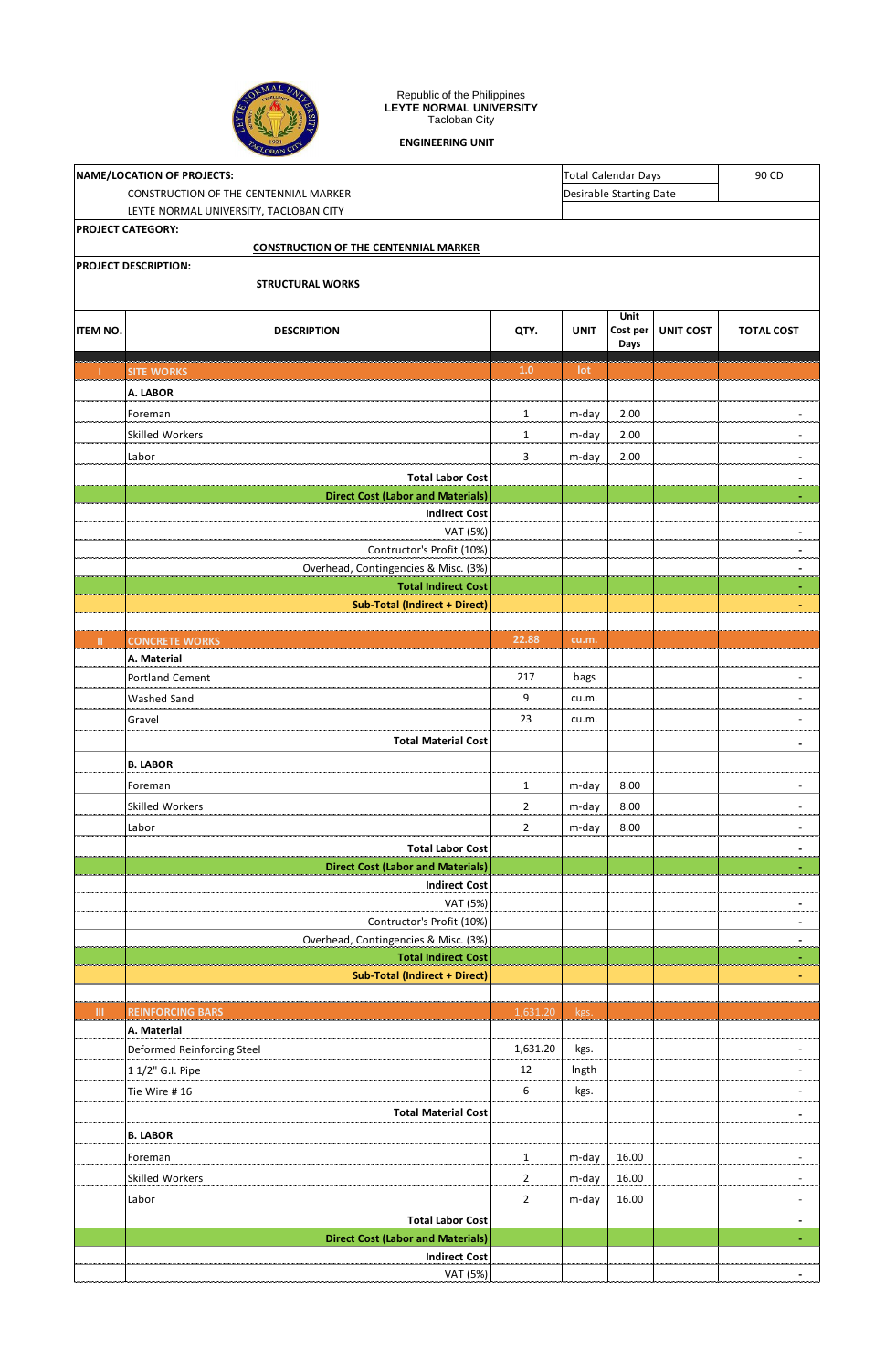|                | Contructor's Profit (10%)                                      |                |       |      | ÷,             |
|----------------|----------------------------------------------------------------|----------------|-------|------|----------------|
|                | Overhead, Contingencies & Misc. (3%)                           |                |       |      | $\overline{a}$ |
|                | <b>Total Indirect Cost</b>                                     |                |       |      | $\bullet$ .    |
|                | <b>Sub-Total (Indirect + Direct)</b>                           |                |       |      |                |
| <b>IV</b>      | <b>ARCHITECTURAL WORKS</b>                                     | $\mathbf{1}$   | lot   |      |                |
| $\mathbf{1}$   | <b>MASONRY WORKS</b>                                           |                |       |      |                |
|                | A. Material                                                    |                |       |      |                |
|                | CHB <sub>6"</sub>                                              | 730            | pcs   |      |                |
|                | <b>Portland Cement</b>                                         | 60             | bags  |      |                |
|                | <b>Washed Sand</b>                                             | 4              | cu.m. |      |                |
|                | <b>Total Material Cost</b>                                     |                |       |      |                |
|                | <b>B. LABOR</b>                                                |                |       |      |                |
|                | Foreman                                                        | $\mathbf{1}$   | m-day | 4.00 |                |
|                | <b>Skilled Workers</b>                                         | $\mathbf{2}$   | m-day | 4.00 |                |
|                | Labor                                                          | $\overline{2}$ | m-day | 4.00 |                |
|                | <b>Total Labor Cost</b>                                        |                |       |      |                |
|                |                                                                |                |       |      |                |
| $\overline{2}$ | <b>PLASTERING WORKS</b>                                        |                |       |      |                |
|                | A. Material                                                    |                |       |      |                |
|                | <b>Portland Cement</b>                                         | 30             | bags  |      |                |
|                | Washed Sand                                                    | 4              | cu.m. |      |                |
|                | <b>Total Material Cost</b>                                     |                |       |      |                |
|                | <b>B. LABOR</b>                                                |                |       |      |                |
|                | Foreman                                                        | $\mathbf{1}$   | m-day | 7.00 | ٠              |
|                | <b>Skilled Workers</b>                                         | $\mathbf{2}$   | m-day | 7.00 |                |
|                | Labor                                                          | $\overline{2}$ | m-day | 7.00 |                |
|                | <b>Total Labor Cost</b>                                        |                |       |      |                |
|                |                                                                |                |       |      |                |
| 3              | PAINTING & WATERPROOFING WORKS                                 |                |       |      |                |
|                | A. Material                                                    |                |       |      |                |
|                | Concrete Nuetralizer                                           | 10             | gal   |      |                |
|                | Semi Gloss Latex                                               | 10             | gal   |      |                |
|                | Skimcoat                                                       | 12             | sacks |      |                |
|                | Concrete Primer                                                | 5              | gal   |      |                |
|                | #120 Sandpaper                                                 | $\overline{2}$ | dozen |      |                |
|                | <b>Body Filler</b>                                             | 5              | gal   |      |                |
|                | <b>Baby Roller</b>                                             | $\overline{2}$ | pcs   |      |                |
|                | 10" Roller Paint                                               | $\overline{2}$ | pcs   |      |                |
|                | 4" Paint Brush                                                 | $\overline{2}$ | pcs   |      |                |
|                | 2" Paint Brush                                                 | $\overline{2}$ | pcs   |      |                |
|                | <b>Total Material Cost</b>                                     |                |       |      |                |
|                | <b>B. LABOR</b>                                                |                |       |      |                |
|                | Foreman                                                        | $\mathbf{1}$   | m-day | 4.00 |                |
|                | Skilled Workers                                                | $\overline{2}$ | m-day | 4.00 |                |
|                | Labor                                                          | $\overline{2}$ | m-day | 4.00 |                |
|                | <b>Total Labor Cost</b>                                        |                |       |      |                |
|                |                                                                |                |       |      |                |
| 4              | LIGHTINGS, WIRING, MECHANICAL WORK, SINAGES, PLATES, LETTERING | $\mathbf{1}$   | lot   |      |                |
|                | <b>Total Material Cost</b>                                     |                |       |      |                |
|                |                                                                |                |       |      |                |
| 5              | LANDSCAPING (Foundation Planting, logo, etc)                   | $\mathbf{1}$   | lot   |      |                |
|                | <b>Total Material Cost</b>                                     |                |       |      |                |
|                |                                                                |                |       |      |                |
|                | <b>Direct Cost (Labor and Materials)</b>                       |                |       |      |                |
|                | <b>Indirect Cost</b>                                           |                |       |      |                |
|                | VAT (5%)                                                       |                |       |      |                |
|                | Contructor's Profit (10%)                                      |                |       |      | $\blacksquare$ |